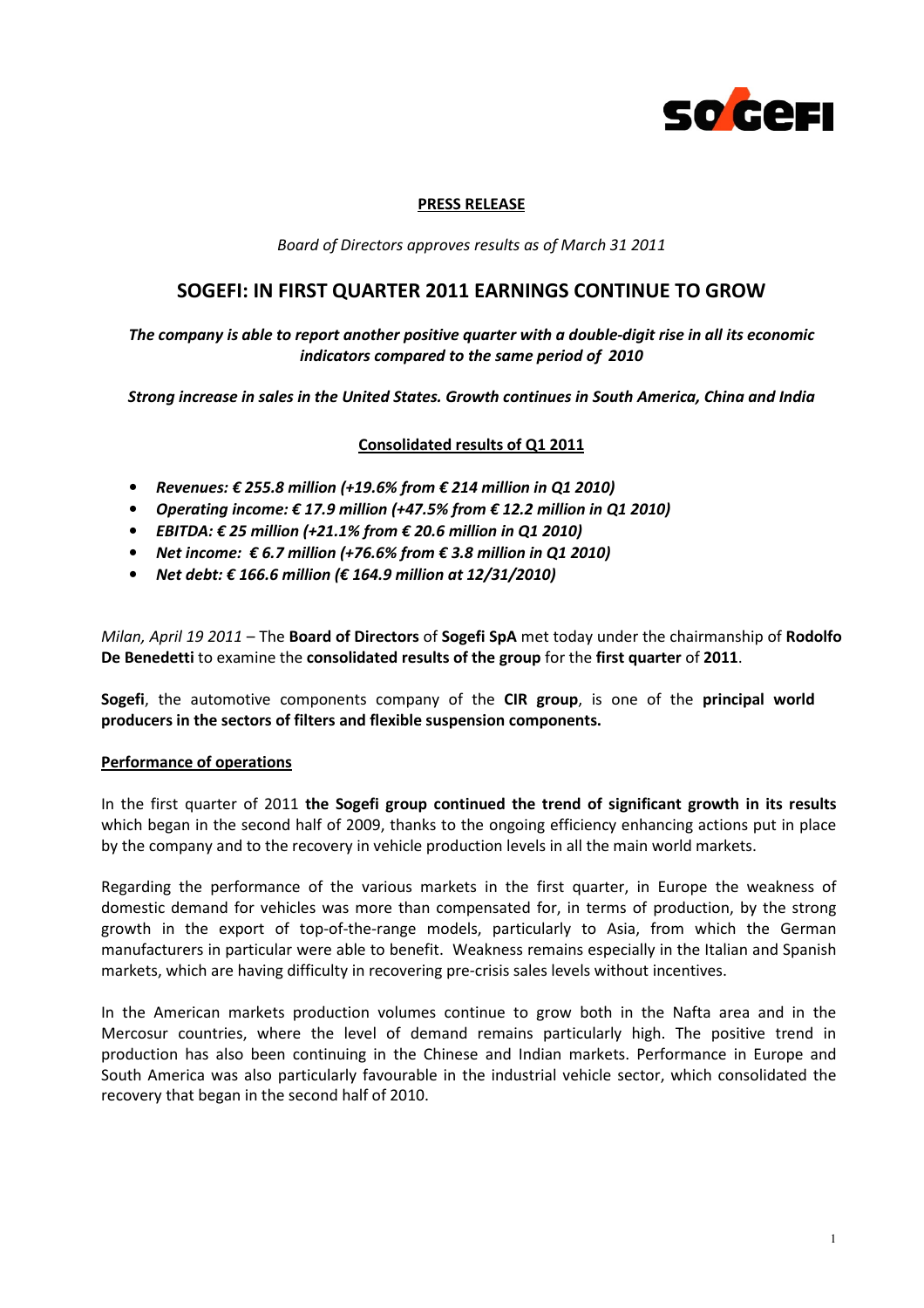# Consolidated results

In the first quarter of 2011 the Sogefi group reported consolidated revenues of 255.8 million euro, which were up by 19.6% on the figure for 2010 (214 million euro). The greatest contribution to revenues was made by the Suspension Components Division (+28.4% to 138.7 million euro), because it is mainly active in original equipment, while the Filter Division rose by 10.5% with sales of 117.8 million euro.

In the European market the revenues of the Sogefi group rose by 15.8%, reaching 184.5 million euro. In the United States the group benefited from the fact that the production platforms launched last year were fully up and running (revenues were +145.3% on the same quarter of 2010), while in Mercosur growth was 22.9% with revenues in at 55.9 million euro. Sales have continued to grow significantly in China (+27.3%) and India (+44.2%). In the industrial vehicle sector the group reported a rise in revenues of 43% on the same period of 2010.

Despite a general rise in the prices of commodities and components, which has so far been only partly transferred to selling prices, the profitability of the group has improved thanks to greater volumes of business, to the benefits of the reorganization carried out in the previous year and to the efficiency recovered in the quarter with further action taken to reduce headcount, especially in the Filter Division and in certain European markets.

The consolidated operating result, which came in at 17.9 million euro (7% of revenues), rose by 47.5% compared to the figure of 12.2 million euro (5.7% of revenues) for the same quarter of 2010.

Consolidated EBITDA, despite the presence of restructuring costs of 0.6 million euro, came to 25 million euro (9.8% of revenues), and was up by 21.1% from the 20.6 million (9.6% of revenues) for first quarter 2010. Consolidated EBIT rose to 13.9 million euro (5.4% of revenues) from 9.5 million euro (4.5% of revenues) in the first quarter of last year (+45.7%).

The result before taxes and non-controlling interests rose to 11.7 million euro (7 million euro in first quarter 2010), thanks to the rise in operating margins and the reduction in financial expenses.

The consolidated net income figure for the quarter was 6.7 million euro (2.6% of revenues), and was up by 76.6% compared to the 3.8 million euro (1.8% of revenues) of the same period of 2010.

At March 31 2011 net financial debt stood at 166.6 million euro, substantially unchanged from 164.9 million euro at December 31 2010. The figure is significantly lower than the 188.4 million euro reported at March 31 2010.

Total consolidated equity amounted to 216.2 million euro at March 31 2011 (214.4 million euro at December 31 2010). The group's share of consolidated equity stood at 198.7 million euro at the end of the first quarter (197.2 million euro at the end of 2010).

The group had 5,646 employees at March 31 2011 (5,574 at the end of 2010).

#### Outlook for the year

For the whole year the group expects to see a rise in revenues associated with an opportunity to increase profitability compared to 2010, confident of being able to pass the higher cost of raw material and components on to selling prices.

In the second part of the year there will be further production reorganization in the filter business, which will generate higher costs than those recorded in the first quarter.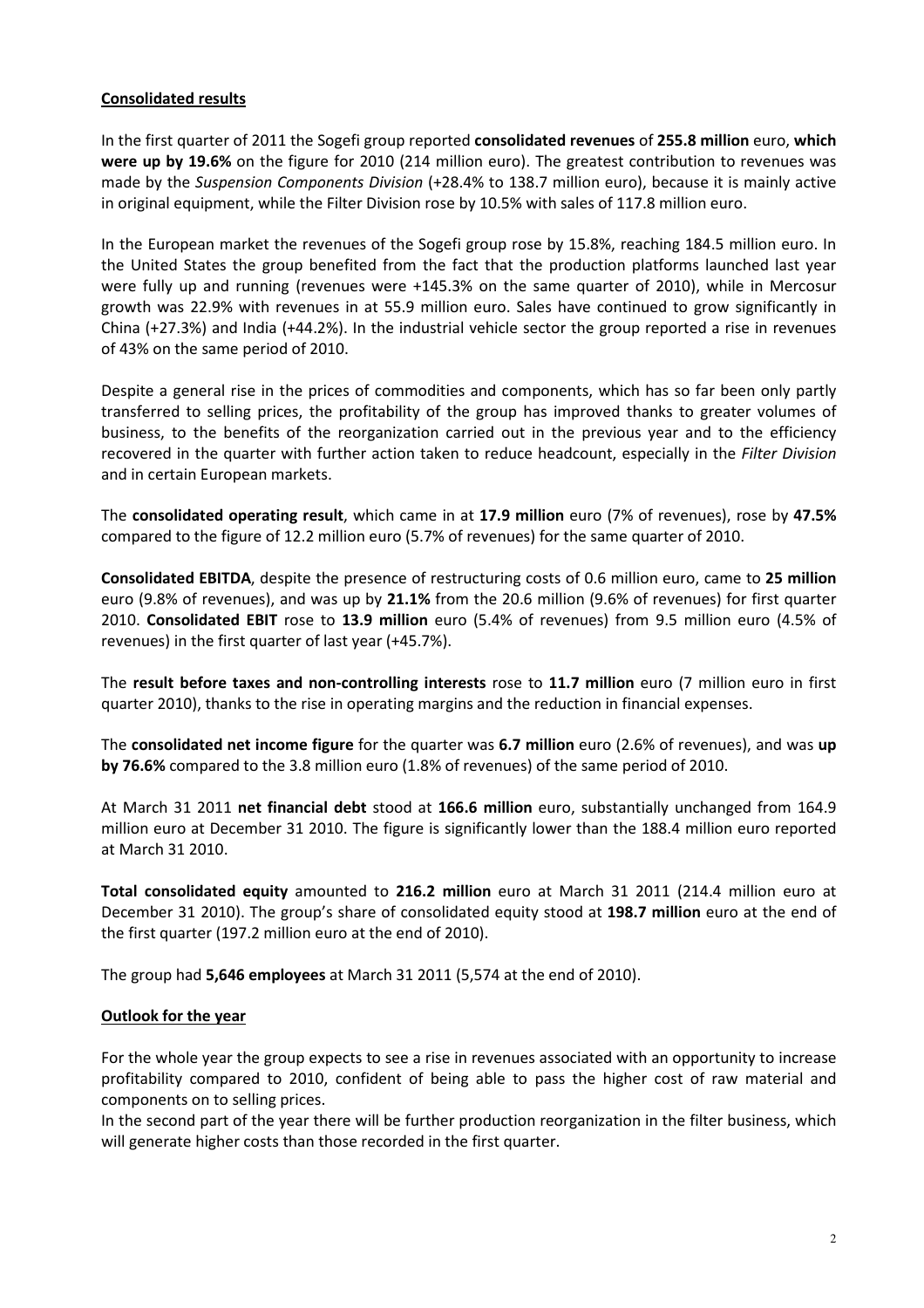The executive responsible for the preparation of the company's financial statements, Giancarlo Coppa, hereby declares, in compliance with the terms of paragraph 2 Article 154-bis of the Finance Consolidation Act (TUF), that the accounting figures contained in this press release correspond to the results documented in the company's accounts and general ledger.

\*\*\*

#### Contacts:

Sogefi Investor Relations Giancarlo Coppa tel.: +39 02 46750218 www.sogefi.it

CIR Group Communication Department Salvatore Ricco Francesca Sagramoso tel.: +39 02 722701 e-mail: infostampa@cirgroup.com www.cirgroup.com

> Attached are the key figures from the income statement and the statement of financial position at March 31 2011 of the Sogefi group. It should be noted that these accounts have not been externally audited.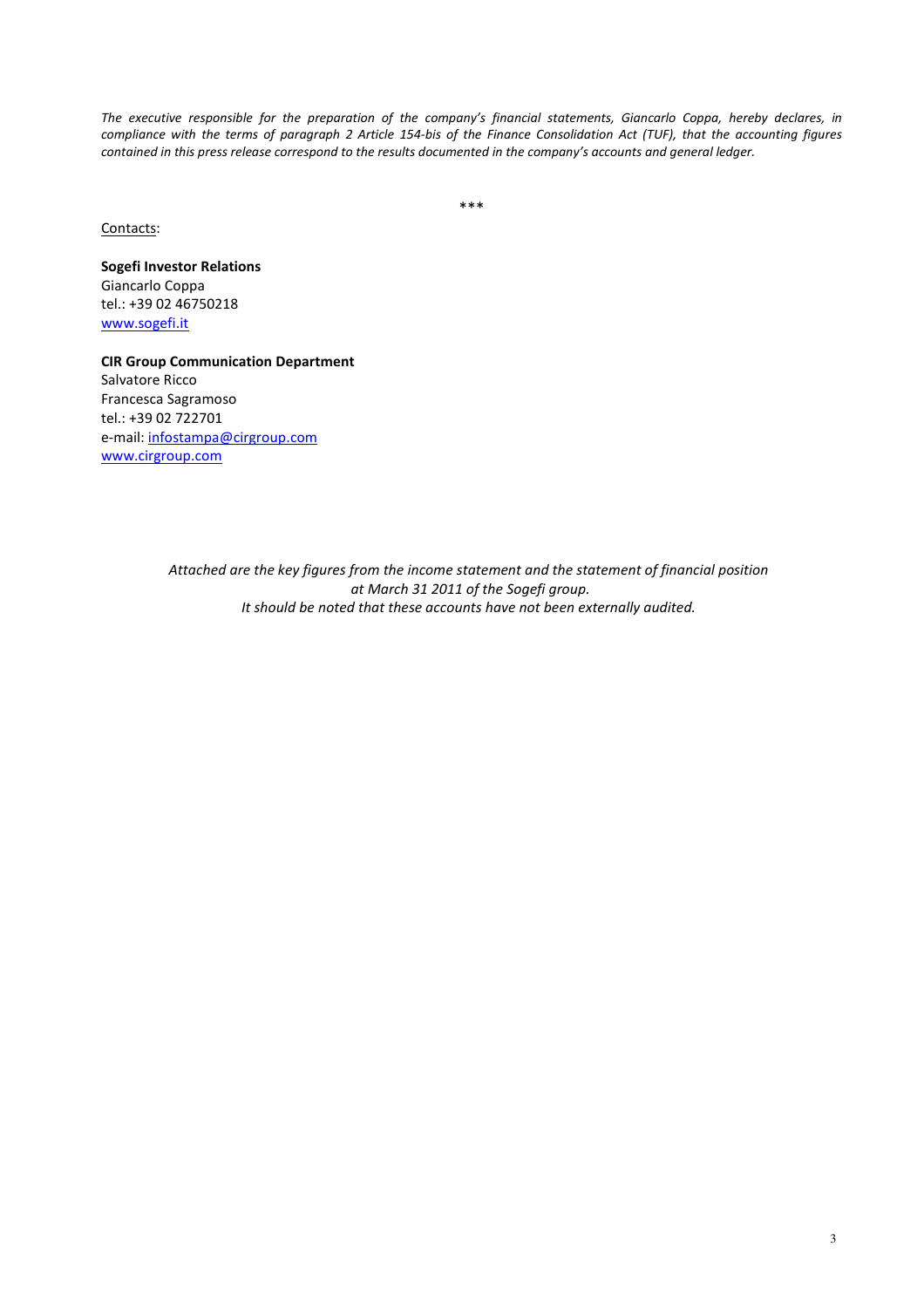#### SOGEFI GROUP CONSOLIDATED STATEMENT OF FINANCIAL POSITION

(in millions of Euro)

| <b>ASSETS</b>                                                                          | 03.31.2011   | 12.31.2010    |
|----------------------------------------------------------------------------------------|--------------|---------------|
| <b>CURRENT ASSETS</b>                                                                  |              |               |
| Cash and cash equivalents                                                              | 68.2         | 66.8          |
| Other financial assets                                                                 | 0.3          | 0.2           |
| Working capital                                                                        |              |               |
| Inventories                                                                            | 110.5        | 98.4          |
| Trade receivables                                                                      | 156.9        | 138.8         |
| Other receivables                                                                      | 5.5          | 10.2          |
| Tax receivables                                                                        | 10.7         | 12.2          |
| Other assets<br>TOTAL WORKING CAPITAL                                                  | 4.0<br>287.6 | 2.5<br>262.1  |
| TOTAL CURRENT ASSETS                                                                   | 356.1        | 329.1         |
| NON-CURRENT ASSETS                                                                     |              |               |
| <b>Fixed assets</b>                                                                    |              |               |
| Land                                                                                   | 14.3         | 14.4          |
| Property, plant and equipment                                                          | 202.1        | 208.4         |
| Other tangible fixed assets                                                            | 3.8          | 4.3           |
| Of wich: leases                                                                        | 13.3         | 13.8          |
| Intangible assets                                                                      | 133.2        | 133.5         |
| <b>TOTAL FIXED ASSETS</b>                                                              | 353.4        | 360.6         |
| OTHER NON-CURRENT ASSETS                                                               |              |               |
| Equity investments in associates<br>Other financial assets available for sale          | 0.4          | 0.4           |
| Financial receivables                                                                  |              |               |
| Other receivables                                                                      | 10.8         | 10.2          |
| Deferred tax assets                                                                    | 38.0         | 38.3          |
| TOTAL OTHER NON-CURRENT ASSETS                                                         | 49.2         | 48.9          |
| TOTAL NON-CURRENT ASSETS                                                               | 402.6        | 409.5         |
|                                                                                        |              |               |
| NON-CURRENT ASSETS HELD FOR SALE                                                       | 0.7          | 0.7           |
|                                                                                        |              |               |
| <b>TOTAL ASSETS</b>                                                                    | 759.4        | 739.3         |
| <b>LIABILITIES</b>                                                                     | 03.31.2011   | 12.31.2010    |
| <b>CURRENT LIABILITIES</b>                                                             |              |               |
| Bank overdrafts and short-term loans                                                   | 46.5         | 35.9          |
| Current portion of medium/long-term financial debts and                                |              |               |
| other loans                                                                            | 44.6         | 42.8          |
| Of which: leases                                                                       | 1.9          | 1.9           |
| TOTAL SHORT-TERM FINANCIAL DEBTS                                                       | 91.1         | 78.7          |
| Other short-term liabilities for derivative financial instruments                      | 0.2          | 0.2           |
| TOTAL SHORT-TERM FINANCIAL DEBTS AND                                                   |              |               |
| DERIVATIVE FINANCIAL INSTRUMENTS                                                       | 91.3         | 78.9          |
| Trade and other payables                                                               | 226.1        | 210.0         |
| Tax payables<br>Other current liabilities                                              | 6.7<br>2.8   | 6.3<br>2.1    |
| TOTAL CURRENT LIABILITIES                                                              | 326.9        | 297.3         |
| NON-CURRENT LIABILITIES                                                                |              |               |
| MEDIUM/LONG TERM FINANCIAL DEBTS AND                                                   |              |               |
| DERIVATIVE FINANCIAL INSTRUMENTS                                                       |              |               |
| Financial debts to bank                                                                | 133.0        | 141.4         |
| Other medium/long-term financial debts                                                 | 8.8          | 9.6           |
| Of which: leases                                                                       | 6.5          | Z.2           |
| TOTAL MEDIUM/LONG-TERM FINANCIAL DEBTS                                                 | 141.8        | 151.0         |
| Other medium/long term financial liabilities for derivative financial<br>instruments   | 2.0          | 2.0           |
| TOTAL MEDIUM/LONG-TERM FINANCIAL DEBTS AND DERIVATIVE                                  |              |               |
| FINANCIAL INSTRUMENTS                                                                  | 143.8        | 153.0         |
| OTHER LONG-TERM LIABILITIES                                                            |              |               |
| Long-term provisions                                                                   | 40.3         | 41.8          |
| Other payables                                                                         | 0.2          | 0.4           |
| Deferred tax liabilities                                                               | 32.0         | 32.4          |
| TOTAL OTHER LONG-TERM LIABILITIES                                                      | 72.5         | 74.6          |
| TOTAL NON-CURRENT LIABILITIES                                                          | 216.3        | 227.6         |
| SHAREHOLDERS' EQUITY                                                                   |              |               |
| Share capital                                                                          | 60.6         | 60.5<br>117.9 |
| Reserves and retained earnings (accumulated losses)<br>Group net result for the period | 131.4<br>6.7 | 18.8          |
|                                                                                        |              |               |
| TOTAL SHAREHOLDERS' EQUITY ATTRIBUTABLE TO THE HOLDING<br><b>COMPANY</b>               | 198.7        | 197.2         |
| Non-controlling interests                                                              | 17.5         | 17.2          |
| TOTAL SHAREHOLDERS' EQUITY                                                             | 216.2        | 214.4         |
| TOTAL LIABILITIES AND EQUITY                                                           | 759.4        | 739.3         |
|                                                                                        |              |               |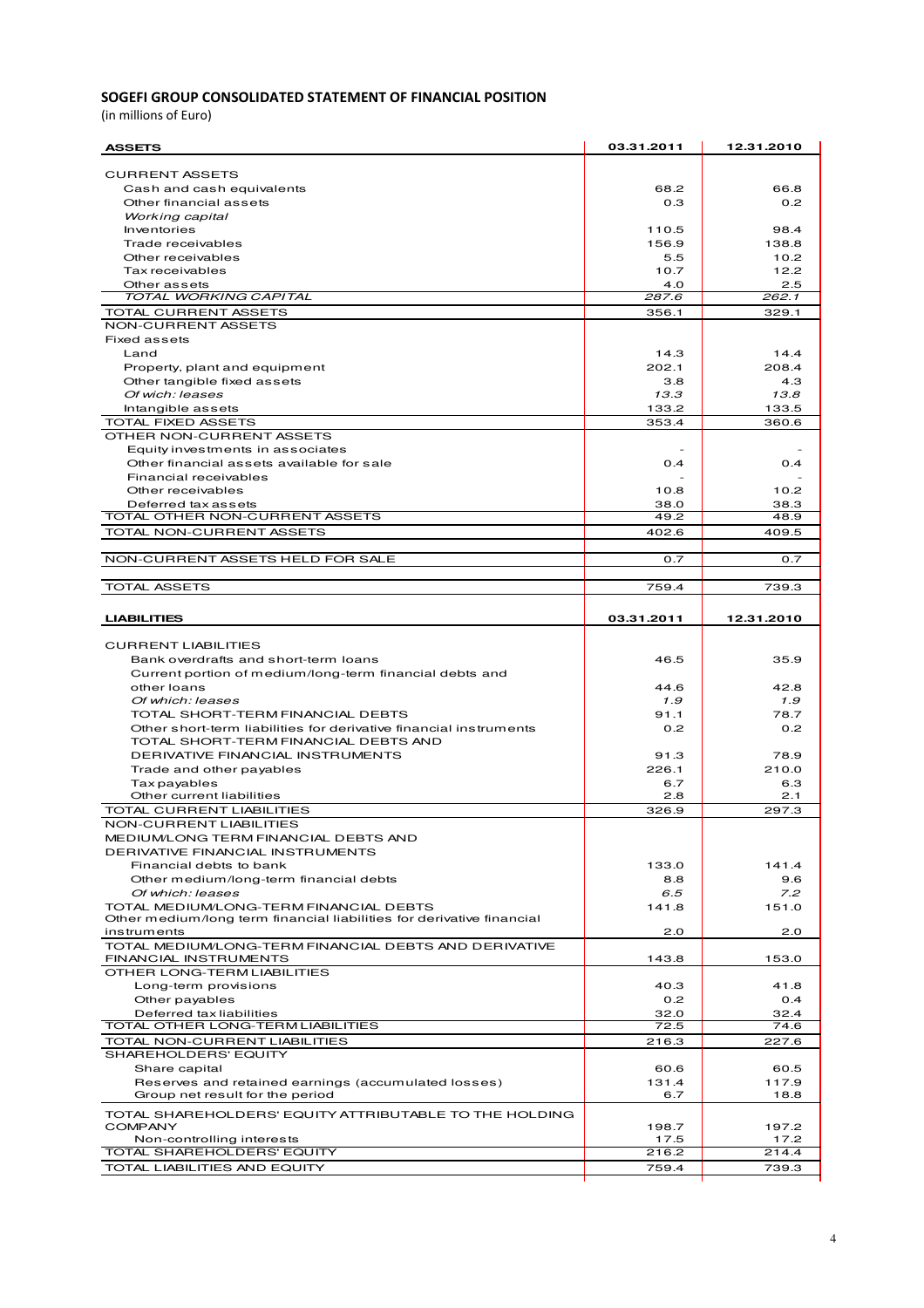# SOGEFI GROUP CONSOLIDATED INCOME STATEMENT FROM 01.01.2011 TO 03.31.2011

(in millions of Euro)

|                                        | <b>Period</b><br>$01.01 - 03.31.2011$ |                | Period<br>$01.01 - 03.31.2010$ |                |           |        |
|----------------------------------------|---------------------------------------|----------------|--------------------------------|----------------|-----------|--------|
|                                        |                                       |                |                                |                | Variation |        |
|                                        | Amount                                | %              | Amount                         | $\%$           | Amount    | $\%$   |
| Sales revenues                         | 255.8                                 | 100.0          | 214.0                          | 100.0          | 41.8      | 19.6   |
| Variable cost of sales                 | 174.7                                 | 68.3           | 143.0                          | 66.8           | 31.7      | 22.2   |
| <b>CONTRIBUTION MARGIN</b>             | 81.1                                  | 31.7           | 71.0                           | 33.2           | 10.1      | 14.2   |
| Manufacturing and R&D overheads        | 26.7                                  | 10.4           | 24.7                           | 11.6           | 2.0       | 8.1    |
| Depreciation and amortization          | 11.1                                  | 4.3            | 11.1                           | 5.2            |           | (0.1)  |
| Distribution and sales fixed expenses  | 9.0                                   | 3.5            | 7.7                            | 3.6            | 1.3       | 15.6   |
| Administrative and general expenses    | 16.4                                  | 6.5            | 15.3                           | 7.1            | 1.1       | 7.5    |
| <b>OPERATING RESULT</b>                | 17.9                                  | 7.0            | 12.2                           | 5.7            | 5.7       | 47.5   |
| Restructuring costs                    | 0.6                                   | 0.2            | 0.2                            | 0.1            | 0.4       | 283.9  |
| Losses (gains) on disposal             |                                       | $\overline{a}$ | (0.1)                          | $\overline{a}$ | 0.1       |        |
| Exchange losses (gains)                | 0.9                                   | 0.4            | (0.2)                          | (0.1)          | 1.1       |        |
| Other non-operating expenses (income)  | 2.5                                   | 1.0            | 2.8                            | 1.2            | (0.3)     | (10.0) |
| <b>EBIT</b>                            | 13.9                                  | 5.4            | 9.5                            | 4.5            | 4.4       | 45.7   |
| Financial expenses (income), net       | 2.2                                   | 0.8            | 2.5                            | 1.2            | (0.3)     | (13.5) |
| Losses (gains) from equity investments |                                       |                |                                | $\blacksquare$ |           |        |
| RESULT BEFORE TAXES AND                |                                       |                |                                |                |           |        |
| NON-CONTROLLING INTERESTS              | 11.7                                  | 4.6            | 7.0                            | 3.3            | 4.7       | 67.1   |
| Income taxes                           | 4.4                                   | 1.7            | 2.9                            | 1.3            | 1.5       | 53.0   |
| <b>NET RESULT BEFORE</b>               |                                       |                |                                |                |           |        |
| NON-CONTROLLING INTERESTS              | 7.3                                   | 2.9            | 4.1                            | 2.0            | 3.2       | 76.9   |
| Loss (income) attributable to          |                                       |                |                                |                |           |        |
| non-controlling interests              | (0.6)                                 | (0.3)          | (0.3)                          | (0.2)          | (0.3)     | (79.8) |
| <b>GROUP NET RESULT</b>                | 6.7                                   | 2.6            | 3.8                            | 1.8            | 2.9       | 76.6   |
|                                        |                                       |                |                                |                |           |        |

# SOGEFI GROUP NET FINANCIAL POSITION

(in millions of Euro)

|                                                                            | 03.31.2011 | 12.31.2010 | 03.31.2010 |
|----------------------------------------------------------------------------|------------|------------|------------|
| A. Cash                                                                    | 68.2       | 66.8       | 52.3       |
| B. Other cash at bank and on hand                                          |            |            |            |
| C. Financial instruments held for trading                                  |            |            |            |
| D. Liquid funds $(A) + (B) + (C)$                                          | 68.2       | 66.8       | 52.3       |
| E. Current financial receivables                                           | 0.3        | 0.2        |            |
| F. Current payables to banks                                               | (46.5)     | (35.9)     | (32.2)     |
| G. Current portion of non-current indebtedness                             | (44.6)     | (42.8)     | (46.2)     |
| H. Other current financial debts                                           | (0.2)      | (0.2)      | (1.1)      |
| I. Current financial indebtedness $(F) + (G) + (H)$                        | (91.3)     | (78.9)     | (79.5)     |
| J. Current financial indebtedness, net (I) + $(E)$ + $(D)$                 | (22.8)     | (11.9)     | (27.2)     |
| K. Non-current payables to banks                                           | (133.0)    | (141.4)    | (148.3)    |
| L. Bonds issued                                                            |            |            |            |
| M. Other non-current financial debts                                       | (10.8)     | (11.6)     | (13.0)     |
| N. Non-current financial indebtedness $(K) + (L) + (M)$                    | (143.8)    | (153.0)    | (161.3)    |
| O. Net indebtedness $(J) + (N)$                                            | (166.6)    | (164.9)    | (188.5)    |
| Non-current financial receivables                                          |            |            | 0.1        |
| Financial indebtedness, net including non-current<br>financial receivables | (166.6)    | (164.9)    | (188.4)    |